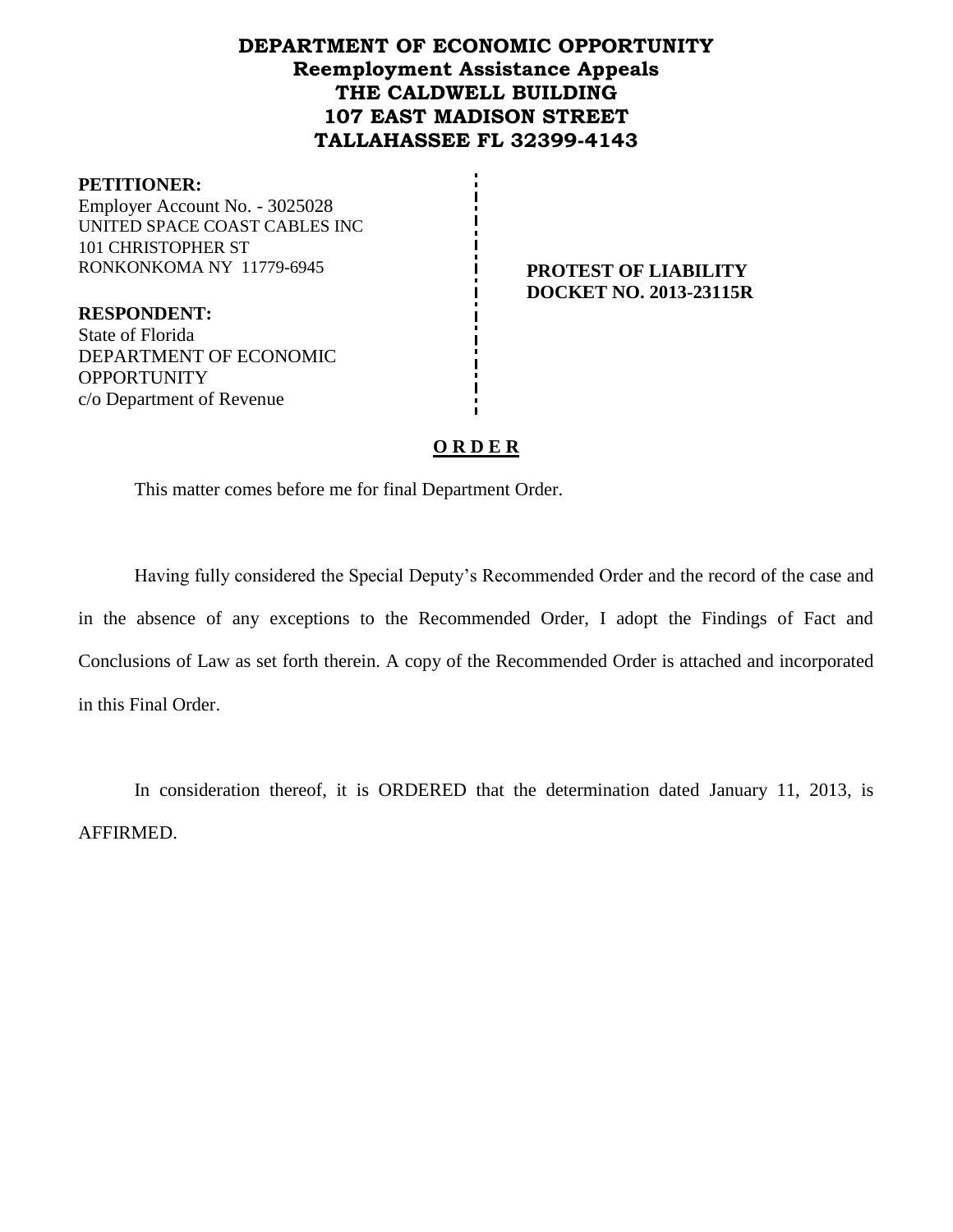#### **JUDICIAL REVIEW**

Any request for judicial review must be initiated within 30 days of the date the Order was filed. Judicial review is commenced by filing one copy of a *Notice of Appeal* with the DEPARTMENT OF ECONOMIC OPPORTUNITY at the address shown at the top of this Order and a second copy, with filing fees prescribed by law, with the appropriate District Court of Appeal. It is the responsibility of the party appealing to the Court to prepare a transcript of the record. If no court reporter was at the hearing, the transcript must be prepared from a copy of the Special Deputy's hearing recording, which may be requested from the Office of Appeals.

Cualquier solicitud para revisión judicial debe ser iniciada dentro de los 30 días a partir de la fecha en que la Orden fue registrada. La revisión judicial se comienza al registrar una copia de un *Aviso de Apelación* con la Agencia para la Innovación de la Fuerza Laboral [*DEPARTMENT OF ECONOMIC OPPORTUNITY]* en la dirección que aparece en la parte superior de este *Orden* y una segunda copia, con los honorarios de registro prescritos por la ley, con el Tribunal Distrital de Apelaciones pertinente. Es la responsabilidad de la parte apelando al tribunal la de preparar una transcripción del registro. Si en la audiencia no se encontraba ningún estenógrafo registrado en los tribunales, la transcripción debe ser preparada de una copia de la grabación de la audiencia del Delegado Especial [*Special Deputy*], la cual puede ser solicitada de la Oficina de Apelaciones.

Nenpòt demann pou yon revizyon jiridik fèt pou l kòmanse lan yon peryòd 30 jou apati de dat ke Lòd la te depoze a. Revizyon jiridik la kòmanse avèk depo yon kopi yon *Avi Dapèl* ki voye bay DEPARTMENT OF ECONOMIC OPPORTUNITY lan nan adrès ki parèt pi wo a, lan tèt *Lòd* sa a e yon dezyèm kopi, avèk frè depo ki preskri pa lalwa, bay Kou Dapèl Distrik apwopriye a. Se responsabilite pati k ap prezante apèl la bay Tribinal la pou l prepare yon kopi dosye a. Si pa te gen yon stenograf lan seyans lan, kopi a fèt pou l prepare apati de kopi anrejistreman seyans lan ke Adjwen Spesyal la te fè a, e ke w ka mande Biwo Dapèl la voye pou ou.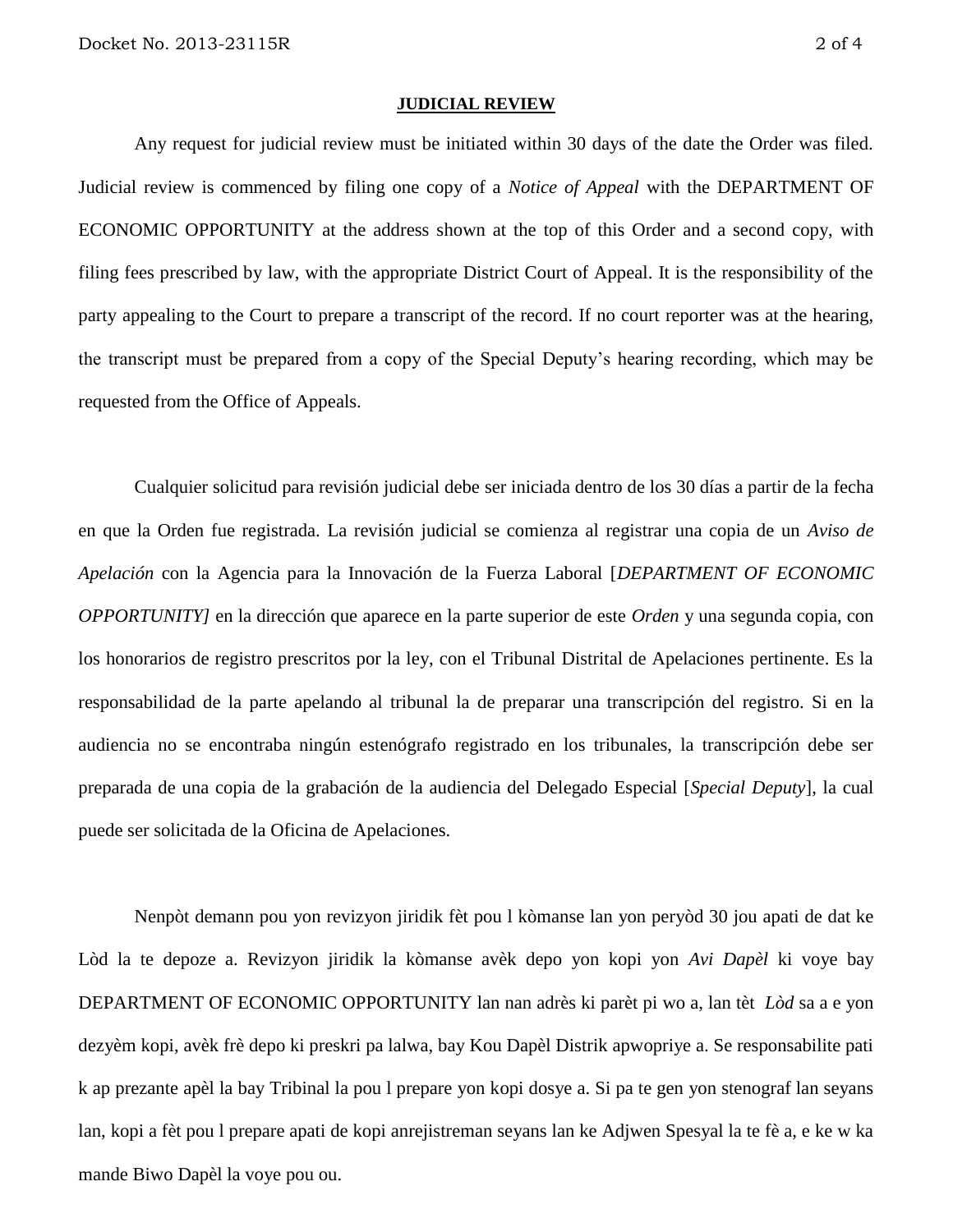DONE and ORDERED at Tallahassee, Florida, this \_\_\_\_\_\_\_ day of **August, 2013**.



Altemese Smith, Bureau Chief, Reemployment Assistance Program DEPARTMENT OF ECONOMIC OPPORTUNITY

FILED ON THIS DATE PURSUANT TO § 120.52, FLORIDA STATUTES, WITH THE DESIGNATED DEPARTMENT CLERK, RECEIPT OF WHICH IS HEREBY ACKNOWLEDGED.

 $\overline{\phantom{a}}$  ,  $\overline{\phantom{a}}$  ,  $\overline{\phantom{a}}$  ,  $\overline{\phantom{a}}$  ,  $\overline{\phantom{a}}$  ,  $\overline{\phantom{a}}$  ,  $\overline{\phantom{a}}$  ,  $\overline{\phantom{a}}$ DEPUTY CLERK DATE

#### **CERTIFICATE OF SERVICE**

**I HEREBY CERTIFY that true and correct copies of the foregoing Final Order have been furnished to the persons listed below in the manner described, on the \_\_\_\_\_\_\_ day of August, 2013**.

 $ShmumE, F$ 

SHANEDRA Y. BARNES, Special Deputy Clerk DEPARTMENT OF ECONOMIC OPPORTUNITY Reemployment Assistance Appeals 107 EAST MADISON STREET TALLAHASSEE FL 32399-4143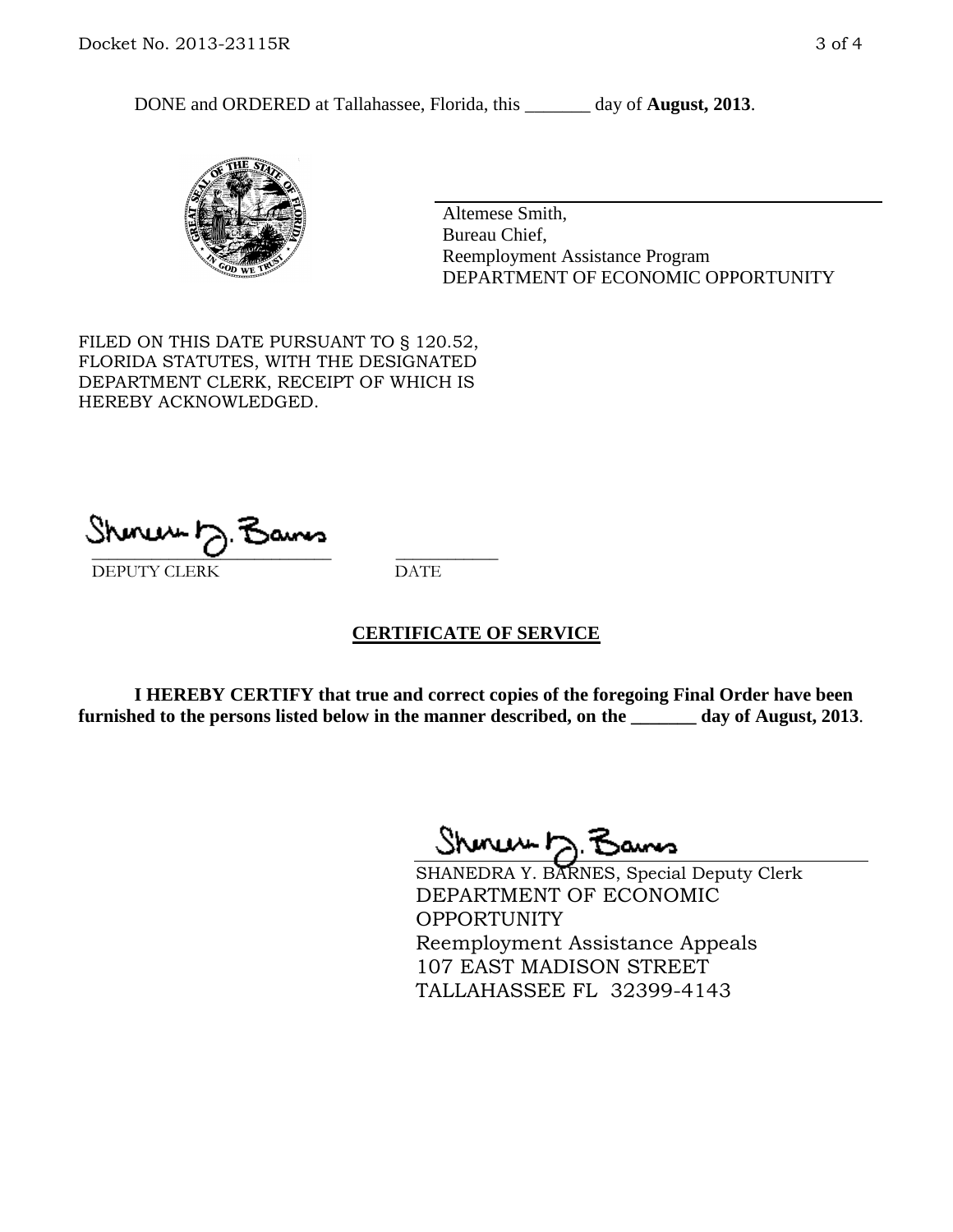By U.S. Mail:

 UNITED SPACE COAST CABLES INC 101 CHRISTOPHER ST RONKONKOMA NY 11779-6945

BARBARA OSWALT VERA E HALL CPA 215 BAYTREE DRIVE MELBOURNE FL 32940

DEPARTMENT OF REVENUE ATTN: JODY BURKE 4230-D LAFAYETTE ST. MARIANNA, FL 32446

UNITED SPACE COAST CABLES INC 7730 TECHNOLOGY DRIVE SUITE 100 WEST MELBOURNE FL 32904\

DEPARTMENT OF REVENUE ATTN: DIANNE AYERS PO BOX 6417 TALLAHASSEE FL 32314-6417

State of Florida DEPARTMENT OF ECONOMIC OPPORTUNITY c/o Department of Revenue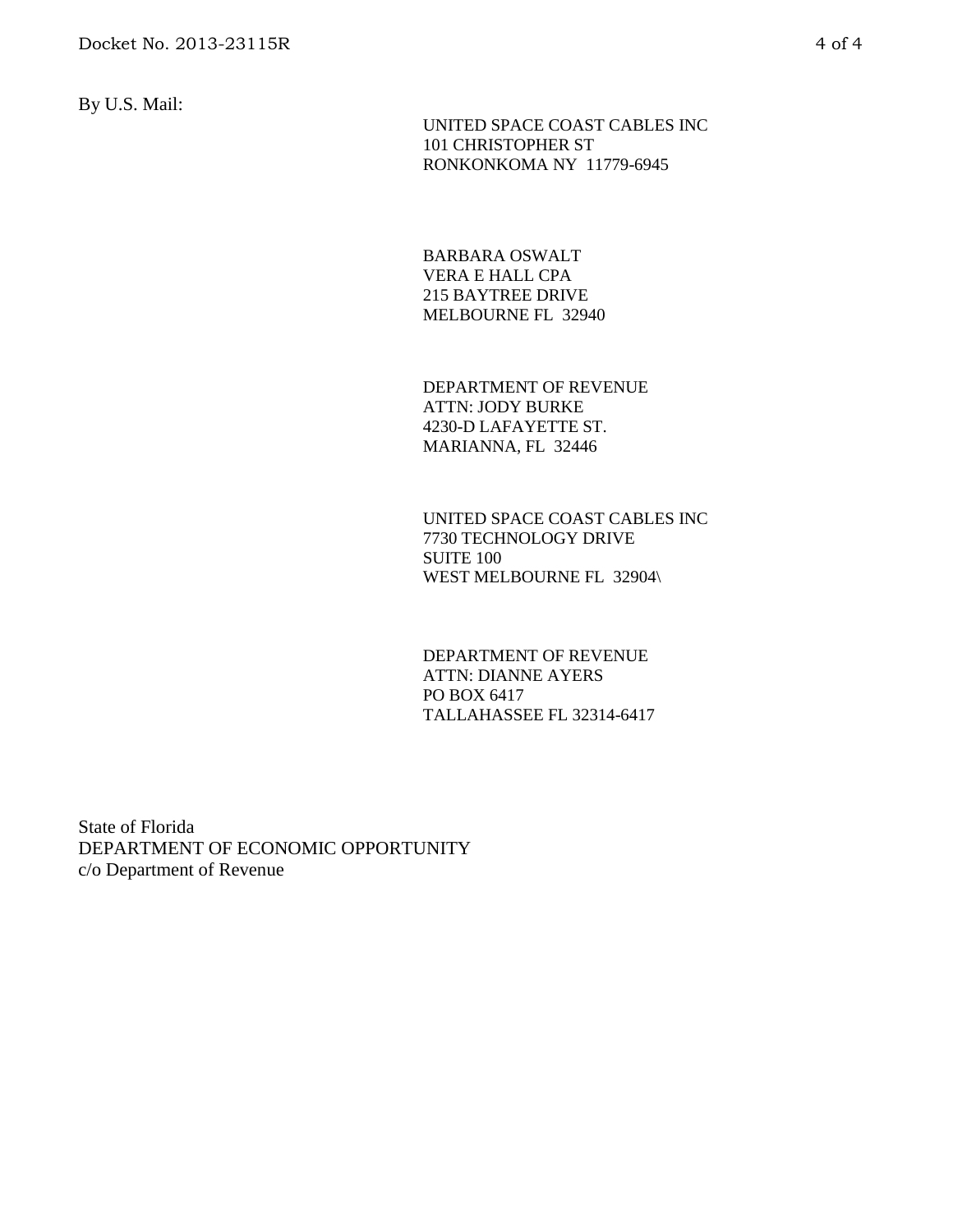## **DEPARTMENT OF ECONOMIC OPPORTUNITY Reemployment Assistance Appeals**

MSC 347 CALDWELL BUILDING 107 EAST MADISON STREET TALLAHASSEE FL 32399-4143

#### **PETITIONER:**

Employer Account No. - 3025028 UNITED SPACE COAST CABLES INC 101 CHRISTOPHER ST RONKONKOMA NY 11779-6945

### **PROTEST OF LIABILITY DOCKET NO. 2013-23115R**

**RESPONDENT:** State of Florida DEPARTMENT OF ECONOMIC **OPPORTUNITY** c/o Department of Revenue

# **RECOMMENDED ORDER OF SPECIAL DEPUTY**

TO: Altemese Smith, Bureau Chief, Reemployment Assistance Program DEPARTMENT OF ECONOMIC OPPORTUNITY

This matter comes before the undersigned Special Deputy pursuant to the Petitioner's protest of the Respondent's determination dated January 11, 2013.

After due notice to the parties, a telephone hearing was held on July 15, 2013. The Petitioner, represented by its current president, appeared and testified. The Respondent, represented by a Department of Revenue Tax Auditor III, appeared and testified.

The record of the case, including the recording of the hearing and any exhibits submitted in evidence, is herewith transmitted. Proposed Findings of Fact and Conclusions of Law were not received.

#### **Issue:**

Whether the Petitioner's tax rates were properly computed, pursuant to Section 443.131, Florida Statutes; Rules 73B-10.026; 10.031, Florida Administrative Code.

Whether the Petitioner's liability for reemployment assistance contributions was properly determined pursuant to Sections 443.1215, 1216, 1217; 443.131, Florida Statutes.

## **Findings of Fact:**

- 1. E Quality Cables, Incorporated is a corporation which operated a cable assembly business. The president of E Quality Cables, Incorporated was Darla L. Smith.
- 2. The assigned unemployment compensation tax rate for E Quality Cables, Incorporated for 2011 was .0540.
- 3. The Petitioner, United Space Coast Cables, Inc. is a corporation which was formed on April 20, 2011. At that time the president of United Space Coast Cables, Inc. was Darla L. Smith.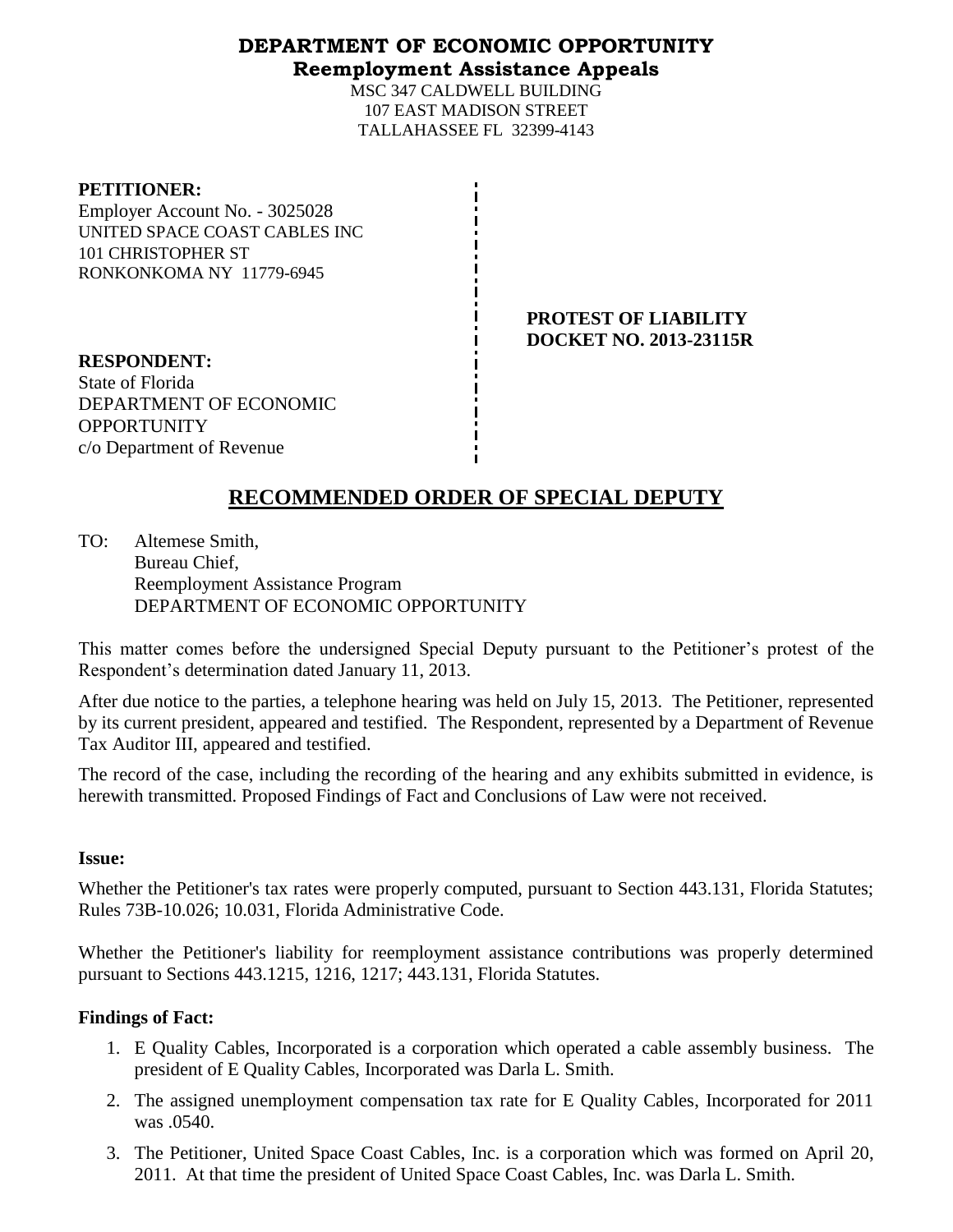- 4. The Petitioner submitted an *Application to Collect and/or Report Tax in Florida* to register for payment of unemployment tax, now known as reemployment assistance tax, on May 11, 2011. The Petitioner indicated on the Application that the Petitioner anticipated employing workers beginning on May 16, 2011. The Petitioner also indicated on the Application that the Petitioner had not purchased the business from another entity. As a result of the information supplied the Department of Revenue assigned a tax rate of .0270, the initial tax rate that is assigned to all new employers.
- 5. The Petitioner operates a cable assembly business.
- 6. E Quality Cables, Incorporated filed its quarterly unemployment tax report for the second quarter 2011 and reported wages paid to seventeen employees. E Quality Cables, Incorporated notified the Department of Revenue that it had ceased operations effective June 30, 2011. One of the employees reported by E Quality Cables, Incorporated for the second quarter 2011 was Darla L. Smith.
- 7. The Petitioner filed its quarterly unemployment tax report for the second quarter 2011 and reported wages paid to twenty-one employees, including the same seventeen employees reported by E Quality Cables, Incorporated. One of the employees reported by the Petitioner for the second quarter 2011 was Darla L. Smith.
- 8. On or about June 9, 2011, Darla L. Smith filed *Articles of Amendment to Articles of Incorporation of United Space Coast Cables, Inc.* to remove Darla L. Smith from the office of president. Darla L. Smith signed the *Articles of Amendment to Articles of Incorporation of United Space Coast Cables, Inc.* as Corporate Manager.
- 9. In approximately July 2011 the Petitioner enlisted the aid of Bryan Holm to determine if the business operated by the Petitioner was a viable business. Bryan Holm reached the conclusion that it was not a viable business but he believed that it could become a viable business. Bryan Holm made an offer to purchase the business in October 2011 and the Petitioner accepted that offer. Bryan Holm is the Petitioner's current majority shareholder and the current president.
- 10. The Petitioner's *2012 For Profit Corporation Annual Report* filed with the Florida Secretary of State on August 31, 2012, lists Bryan Holm as president and lists Darla L. Smith as secretary.
- 11. The Department of Revenue has a computer program that identifies employees, by social security number, who have been transferred from one employer account to another employer account. The computer program identified that the seventeen employees reported by E Quality Cables, Incorporated during the second quarter 2011 were reported by the Petitioner during the third quarter 2011 after E Quality Cables, Incorporated ceased operations. Further investigation indicated that there was common ownership, management, or control based on Secretary of State records indicating that Darla L. Smith was an officer of both corporations at the time of the transfer.
- 12. By determination dated January 11, 2013, the Department of Revenue notified the Petitioner that since it appeared that the Petitioner had acquired the business of E Quality Cables, Incorporated and since it appeared that at the time of the transfer there was common ownership, common management, or common control, the tax rate of E Quality Cables, Incorporated was transferred to the Petitioner effective July 1, 2011.
- 13. The Petitioner's Certified Public Accountant filed a timely protest by mail postmarked January 18, 2013.

## **Conclusions of Law:**

- 14. Section 443.131(3), Florida Statutes, provides:
	- (g) *Transfer of unemployment experience upon transfer or acquisition of a business.*--Notwithstanding any other provision of law, upon transfer or acquisition of a business, the following conditions apply to the assignment of rates and to transfers of unemployment experience: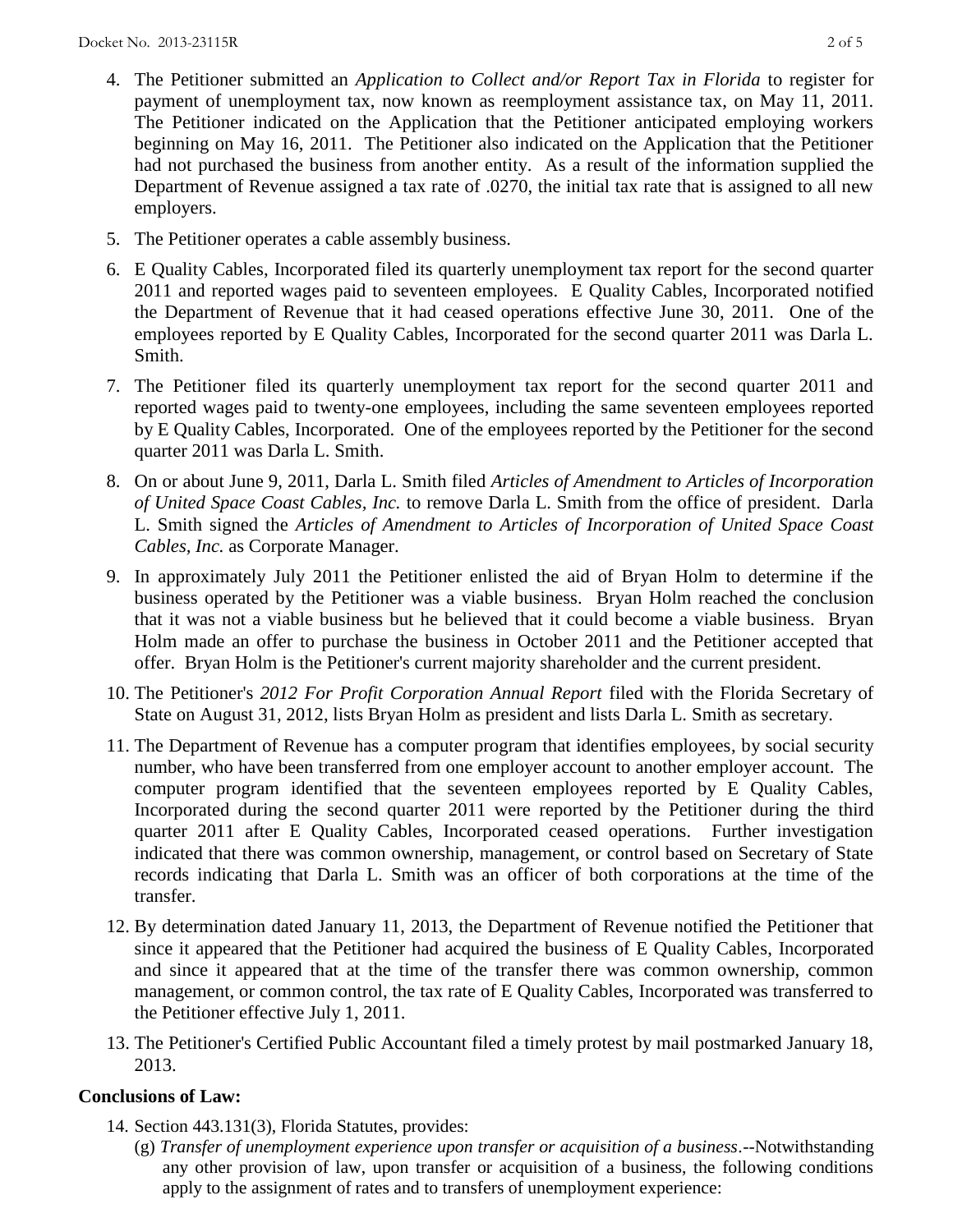- 1.a. If an employer transfers its trade or business, or a portion thereof, to another employer and, at the time of the transfer, there is any common ownership, management, or control of the two employers, the unemployment experience attributable to the transferred trade or business shall be transferred to the employer to whom the business is so transferred. The rates of both employers shall be recalculated and made effective as of the beginning of the calendar quarter immediately following the date of the transfer of the trade or business unless the transfer occurred on the first day of a calendar quarter, in which case the rate shall be recalculated as of that date.
- 15. Section 443.131(3)(g)7.b., Florida Statutes, provides that "trade or business" shall include the employer's workforce.
- 16. Rule 73B-10.031(3), Florida Administrative Code, provides in pertinent part that for the purpose of implementing Section 443.131(3)(g), F.S.:
	- (a) The term "ownership" means any proprietary interest in a business, including, but not limited to, shares of stock in a corporation, partnership interest in a partnership or membership interest in a Limited Liability Company (LLC).
	- (b) "Common ownership" exists when a person has ownership in two or more businesses.
	- (c) A person in "management" includes any officer or director of a corporation, owner of a sole proprietorship, partner in a partnership, manager of an LLC, or person with the ability to direct the activities of an employing unit, either individually or in concert with others.
	- (d) "Common management" exists when a person concurrently occupies management positions in two or more businesses.
	- (e) A person in "control" of a business includes any officer or director of a corporation, owner of a sole proprietorship, partner in a partnership, manager of an LLC, or other person with the ability, directly or indirectly, individually or in concert with others, to influence or direct management, activities or policies of the business through ownership of stock, voting rights, contract, or other means. Control exists when an employee leasing company dictates or specifies the businesses with which a client company must contract.
	- (f) "Common control" exists when a person or group of persons has control of two or more businesses.
	- (g) The phrase "transfer or acquisition" encompasses any and all types of transfers and acquisitions including, but not limited to, assignments, changes in legal identity or form, consolidations, conveyances, mergers, name changes, purchase and sale agreements, reorganizations, stock transfers and successions.
	- (h) The phrase "trade or business or a portion thereof" includes but is not limited to assets, customers, management, organization and workforce.
	- (i) For the purpose of determining issues relating to the transfer of employment records upon transfer or acquisition of a business, the term "person" has the meaning set forth in Section 7701(a)(1) of the Internal Revenue Code.
- 17. The Petitioner's only witness, Bryan Holm, the current majority shareholder and the current president, was not associated with E Quality Cables, Incorporated and was not associated with the Petitioner on or before July 1, 2011. He testified that he is not aware of what transpired on or before July 1, 2011, resulting in the Petitioner acquiring the entire workforce of E Quality Cables, Incorporated. No competent evidence was presented to rebut the conclusion of the Department of Revenue that Darla L. Smith was a member of management of both companies at the time the transfer of workforce occurred. Although Bryan Holm testified that he is not aware whether or not the Petitioner acquired any assests of E Quality Cables, Incorporated, acquisition of assets is not required to show a transfer of trade or business. If there is a transfer of workforce, there is a transfer of trade or business.
- 18. Rule 73B-10.035(7), Florida Administrative Code, provides that the burden of proof will be on the protesting party to establish by a preponderence of the evidence that the determination was in error.
- 19. No evidence has been presented by the Petitioner which shows that the determination of the Department of Revenue is in error.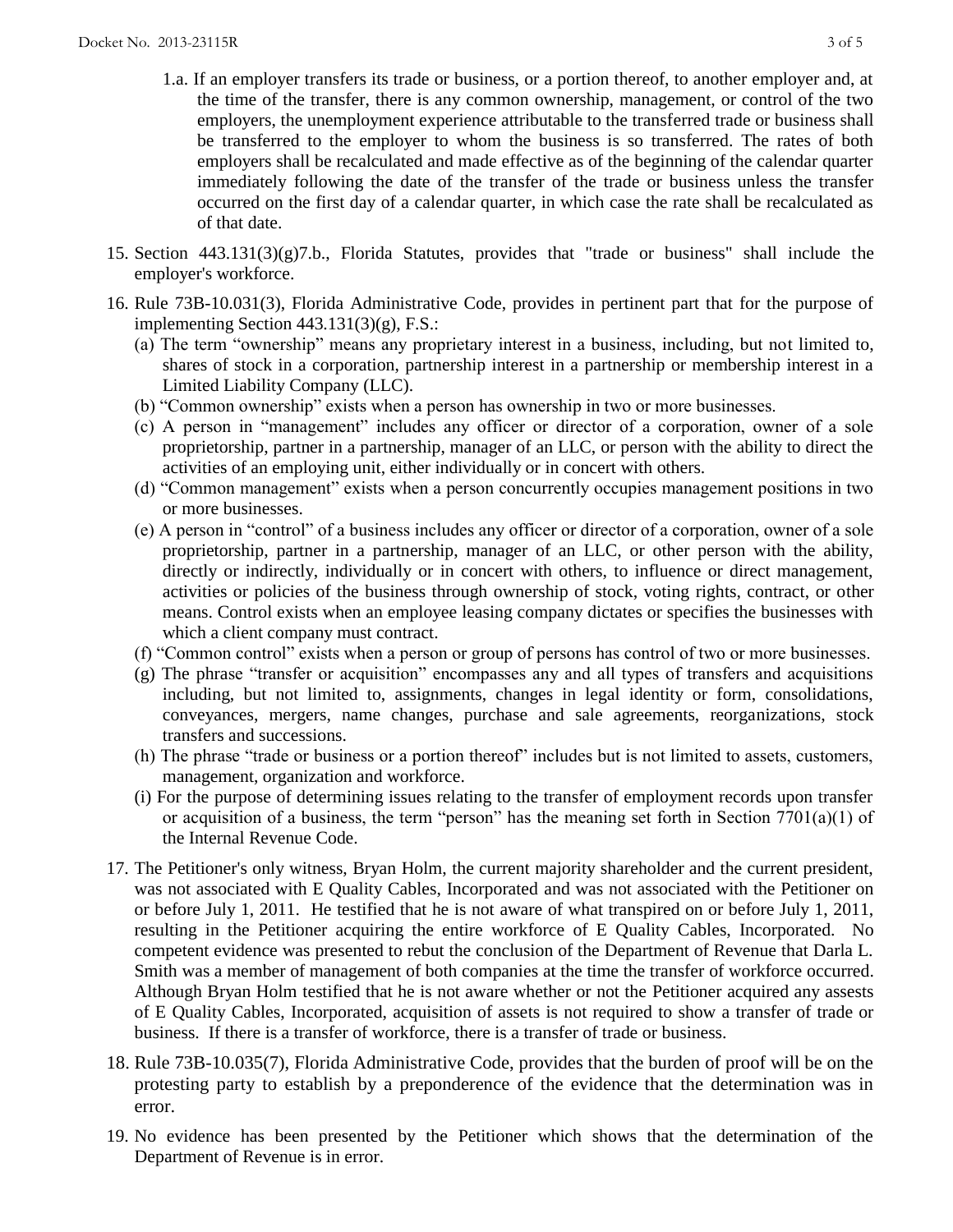**Recommendation:** It is recommended that the determination dated January 11, 2013, be AFFIRMED.

Respectfully submitted on July 17, 2013.



R. O. SMITH, Special Deputy Office of Appeals

A party aggrieved by the *Recommended Order* may file written exceptions to the Director at the address shown above within fifteen days of the mailing date of the *Recommended Order*. Any opposing party may file counter exceptions within ten days of the mailing of the original exceptions. A brief in opposition to counter exceptions may be filed within ten days of the mailing of the counter exceptions. Any party initiating such correspondence must send a copy of the correspondence to each party of record and indicate that copies were sent.

Una parte que se vea perjudicada por la *Orden Recomendada* puede registrar excepciones por escrito al Director Designado en la dirección que aparece arriba dentro de quince días a partir de la fecha del envío por correo de la *Orden Recomendada*. Cualquier contraparte puede registrar contra-excepciones dentro de los diez días a partir de la fecha de envió por correo de las excepciones originales. Un sumario en oposición a contra-excepciones puede ser registrado dentro de los diez días a partir de la fecha de envío por correo de las contra-excepciones. Cualquier parte que dé inicio a tal correspondencia debe enviarle una copia de tal correspondencia a cada parte contenida en el registro y señalar que copias fueron remitidas.

Yon pati ke *Lòd Rekòmande* a afekte ka prezante de eksklizyon alekri bay Direktè Adjwen an lan adrès ki parèt anlè a lan yon peryòd kenz jou apati de dat ke *Lòd Rekòmande* a te poste a. Nenpòt pati ki fè opozisyon ka prezante objeksyon a eksklizyon yo lan yon peryòd dis jou apati de lè ke objeksyon a eksklizyon orijinal yo te poste. Yon dosye ki prezante ann opozisyon a objeksyon a eksklizyon yo, ka prezante lan yon peryòd dis jou apati de dat ke objeksyon a eksklizyon yo te poste. Nenpòt pati ki angaje yon korespondans konsa dwe voye yon kopi kourye a bay chak pati ki enplike lan dosye a e endike ke yo te voye kopi yo.

**July 17, 2013**<br>**July 17, 2013** 

**Date Mailed:**